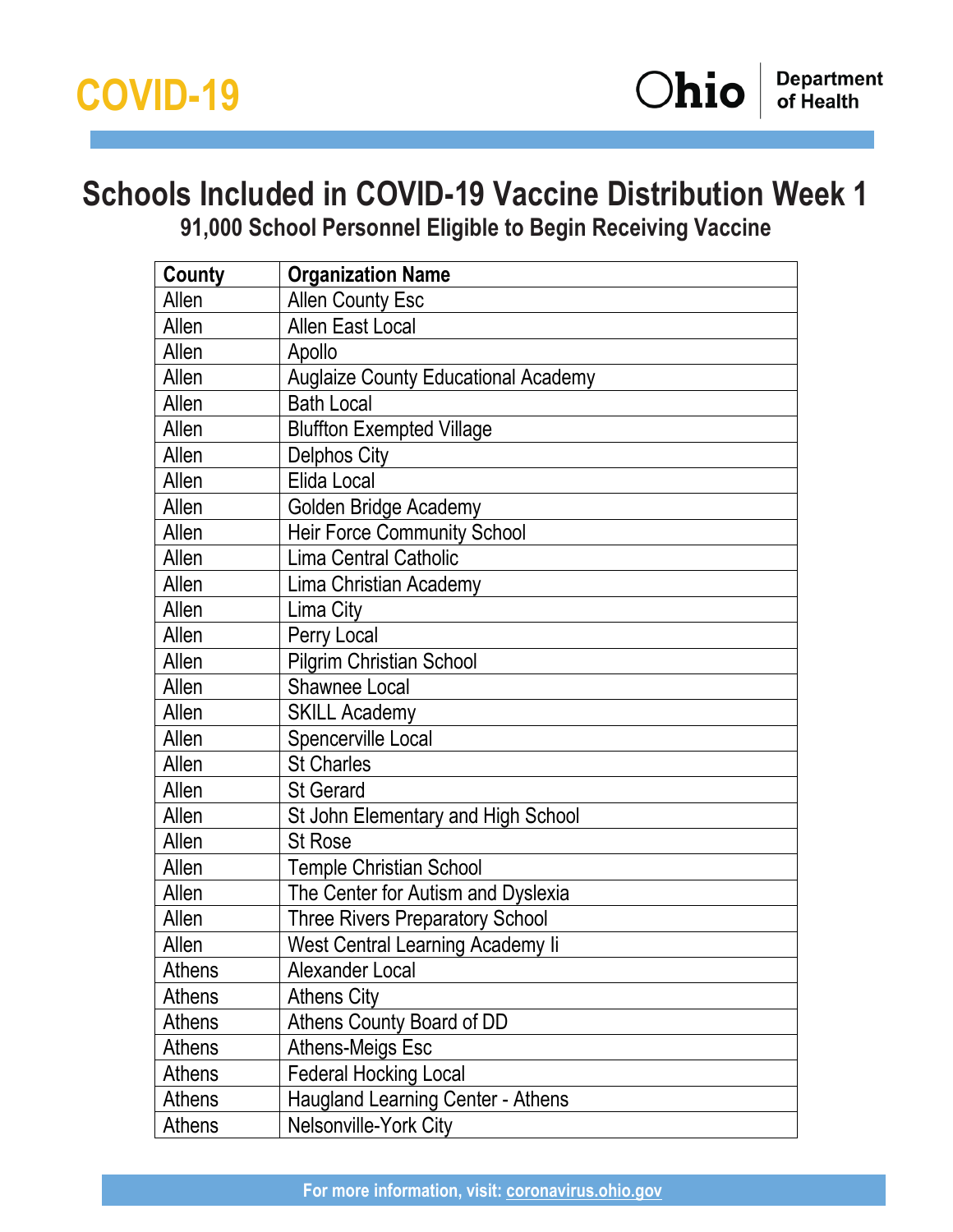| <b>Athens</b> | <b>Tri-County Career Center</b>                   |
|---------------|---------------------------------------------------|
| <b>Athens</b> | <b>Trimble Local</b>                              |
| <b>Butler</b> | Applied Behavioral Services West Chester          |
| <b>Butler</b> | <b>Bober Family Academy</b>                       |
| <b>Butler</b> | Butler Technology & Career Development Schools    |
| <b>Butler</b> | Cincinnati Christian Schools                      |
| <b>Butler</b> | <b>Covenant Christian Academy</b>                 |
| <b>Butler</b> | <b>Edgewood City</b>                              |
| <b>Butler</b> | Elite Kids Therapy, LLC                           |
| <b>Butler</b> | <b>Fairfield City</b>                             |
| <b>Butler</b> | <b>Fairfield Educational Building</b>             |
| <b>Butler</b> | <b>Freedom Christian Academy</b>                  |
| <b>Butler</b> | Honeybee Catholic Academy                         |
| <b>Butler</b> | International Academy Of Cincinnati, Inc.         |
| <b>Butler</b> | Kharis Christian Academy A Community of Grace     |
| <b>Butler</b> | Kinder Garden School, West Chester                |
| <b>Butler</b> | Lakota Local                                      |
| <b>Butler</b> | Lemon Grove Academy                               |
| <b>Butler</b> | Life Classical Christian School                   |
| <b>Butler</b> | <b>Madison Local</b>                              |
| <b>Butler</b> | Main Street Schoolhouse, Inc.                     |
| <b>Butler</b> | <b>Marshall High School</b>                       |
| <b>Butler</b> | McGuffey Montessori School                        |
| <b>Butler</b> | <b>Middletown City</b>                            |
| <b>Butler</b> | Middletown Preparatory & Fitness Academy          |
| <b>Butler</b> | Monroe Local                                      |
| <b>Butler</b> | <b>Mother Teresa Catholic</b>                     |
| <b>Butler</b> | New Miami Local                                   |
| <b>Butler</b> | <b>Northstar Classical School</b>                 |
| <b>Butler</b> | Queen Of Peace                                    |
| <b>Butler</b> | Richard Allen Academy                             |
| <b>Butler</b> | Ross Local                                        |
| <b>Butler</b> | <b>Sacred Heart</b>                               |
| <b>Butler</b> | <b>School of St Cecilia</b>                       |
| <b>Butler</b> | St Ann                                            |
| <b>Butler</b> | St. Gertrude the Great School                     |
| <b>Butler</b> | St. John XXIII Catholic School                    |
| <b>Butler</b> | Summit Academy Secondary School - Middletown      |
| <b>Butler</b> | Summit Acdy Comm Schl For Alternative Learners Of |
|               | Middletown                                        |
| <b>Butler</b> | Talawanda City                                    |
| <b>Butler</b> | The School of St Cecilia                          |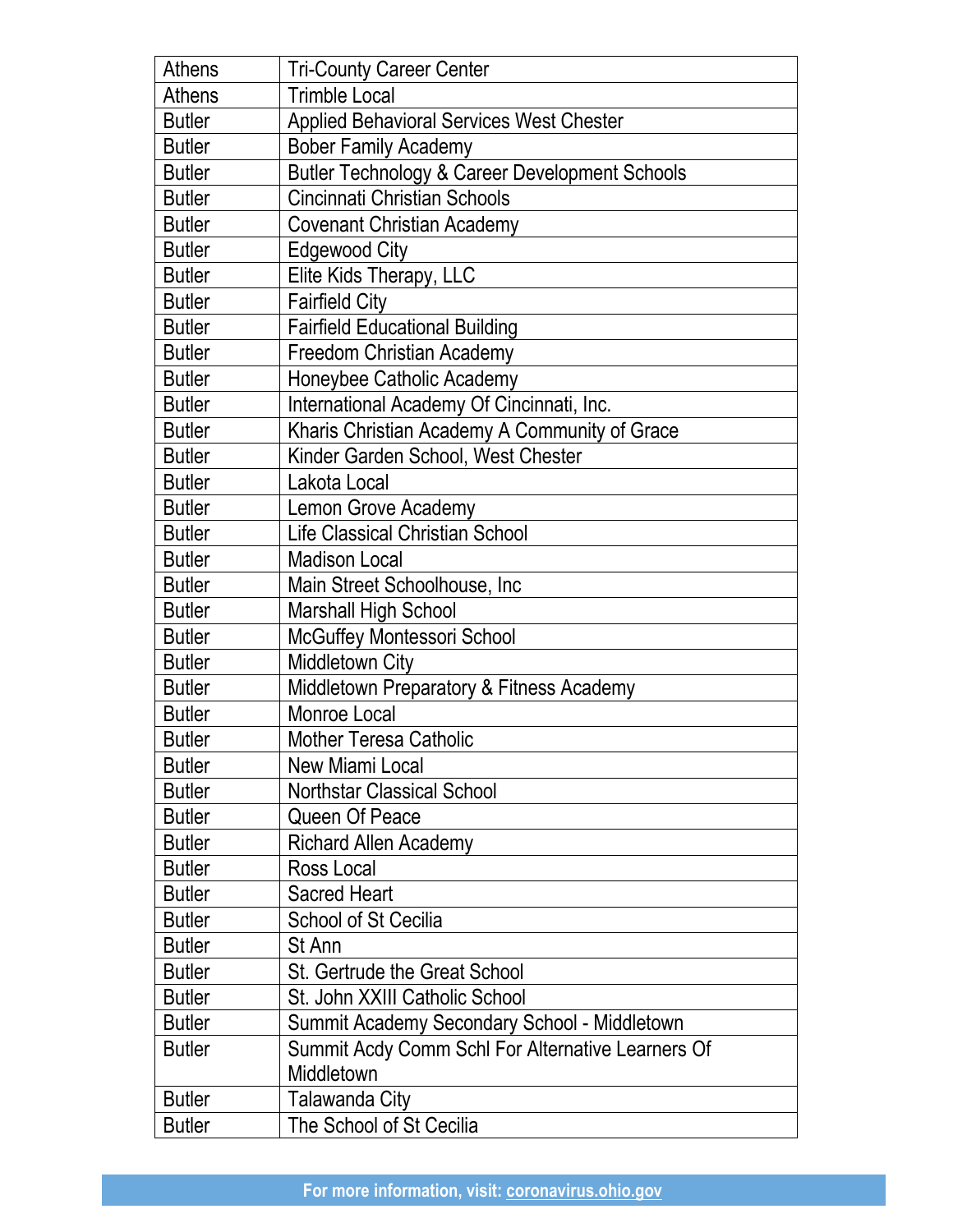| Columbiana | <b>Beaver Local</b>                                |
|------------|----------------------------------------------------|
| Columbiana | Columbiana Exempted Village                        |
| Columbiana | <b>East Palestine City</b>                         |
| Delaware   | All The Children Of The World Academy              |
| Delaware   | <b>Banah Academy</b>                               |
| Delaware   | <b>Big Walnut Local</b>                            |
| Delaware   | <b>Buckeye Valley Local</b>                        |
| Delaware   | <b>Delaware Area Career Center</b>                 |
| Delaware   | <b>Delaware Christian</b>                          |
| Delaware   | Delaware City                                      |
| Delaware   | <b>Genoa Christian Academy</b>                     |
| Delaware   | Goddard School-Kindergarten                        |
| Delaware   | <b>Grace Community School</b>                      |
| Delaware   | <b>Heather House Academy</b>                       |
| Delaware   | Heritage Oaks Academy                              |
| Delaware   | <b>Hoover Christian Academy</b>                    |
| Delaware   | North Spring Christian Academy                     |
| Delaware   | <b>Olentangy Local</b>                             |
| Delaware   | Prep Academy Schools                               |
| Delaware   | St Mary                                            |
| Delaware   | <b>St Paul School</b>                              |
| Delaware   | <b>Tree of Life Christian Schools</b>              |
| Delaware   | <b>Veritas Preparatory Academy</b>                 |
| Delaware   | <b>Warrior Preparatory Academy</b>                 |
| Delaware   | Z Academy                                          |
| Franklin   | A+ Arts Academy                                    |
| Franklin   | A+ Children'S Academy                              |
| Franklin   | <b>Ability Matters</b>                             |
| Franklin   | <b>Academic and Behavioral Learning Enrichment</b> |
| Franklin   | All Saints Academy                                 |
| Franklin   | <b>Anchor Baptist School</b>                       |
| Franklin   | Arts & College Preparatory Academy                 |
| Franklin   | <b>Avicenna Preparatory School</b>                 |
| Franklin   | <b>Beautiful Savior Lutheran</b>                   |
| Franklin   | <b>Bexley City</b>                                 |
| Franklin   | <b>Big Run School</b>                              |
| Franklin   | <b>Bishop Hartley</b>                              |
| Franklin   | <b>Bishop Ready</b>                                |
| Franklin   | <b>Bishop Watterson</b>                            |
| Franklin   | <b>Blue Horizon Consulting, LLC</b>                |
| Franklin   | <b>Bridge Gate Community School</b>                |
| Franklin   | <b>Builders of FAITH Academy</b>                   |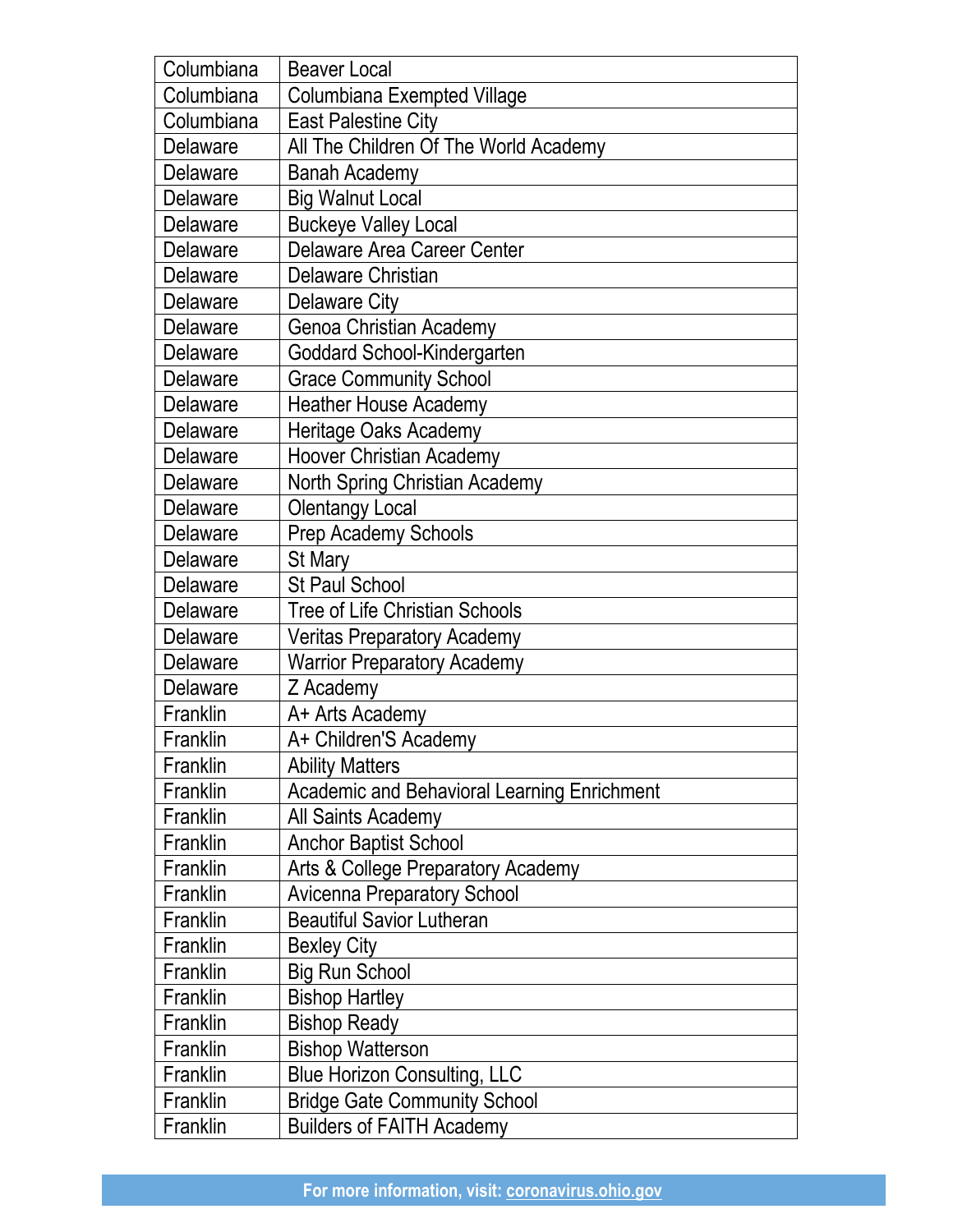| Franklin        | <b>Calumet Christian</b>                           |
|-----------------|----------------------------------------------------|
| Franklin        | <b>Canal Winchester Local</b>                      |
| <b>Franklin</b> | Capital City Career Prep High School               |
| Franklin        | <b>Capital Collegiate Preparatory Academy</b>      |
| Franklin        | <b>Capital High School</b>                         |
| Franklin        | <b>Capital Therapy Services</b>                    |
| Franklin        | <b>Central College Christian Academy</b>           |
| Franklin        | <b>Central High School</b>                         |
| Franklin        | <b>Cesar Chavez College Preparatory School</b>     |
| Franklin        | <b>Charles School At Ohio Dominican University</b> |
| Franklin        | Columbus Academy                                   |
| Franklin        | <b>Columbus Adventist Academy</b>                  |
| Franklin        | Columbus Arts & Technology Academy                 |
| Franklin        | <b>Columbus Bilingual Academy-North</b>            |
| Franklin        | <b>Columbus City School District</b>               |
| Franklin        | <b>Columbus Collegiate Academy</b>                 |
| Franklin        | Columbus Collegiate Academy - West                 |
| Franklin        | <b>Columbus Cox Academy</b>                        |
| Franklin        | Columbus Humanities, Arts And Technology Academy   |
| Franklin        | <b>Columbus Jewish Day School</b>                  |
| Franklin        | Columbus Montessori Ed Ctr                         |
| Franklin        | Columbus Performance Academy                       |
| Franklin        | <b>Columbus Preparatory Academy</b>                |
| Franklin        | <b>Columbus Preparatory And Fitness Academy</b>    |
| Franklin        | <b>Columbus School For Girls</b>                   |
| Franklin        | <b>Columbus Torah Academy</b>                      |
| Franklin        | <b>Columbus Tutoring Services, LLC</b>             |
| Franklin        | <b>Cornerstone Academy Community School</b>        |
| Franklin        | <b>Crane Christian Academy</b>                     |
| Franklin        | Cristo Rey Columbus High School                    |
| Franklin        | <b>Cypress Christian</b>                           |
| Franklin        | Davis Academy                                      |
| Franklin        | Dublin City                                        |
| Franklin        | Dublin Prep Academy                                |
| Franklin        | <b>Early College Academy</b>                       |
| Franklin        | East Bridge Academy Of Excellence                  |
| Franklin        | <b>Eastland Preparatory Academy</b>                |
| Franklin        | Eastland-Fairfield Career & Technical Schools      |
| Franklin        | Eastwood Seventh-day Adventist Junior Academy      |
| Franklin        | <b>Educational Academy For Boys &amp; Girls</b>    |
| Franklin        | <b>Emanuel Christian Academy</b>                   |
| Franklin        | Esc Of Central Ohio                                |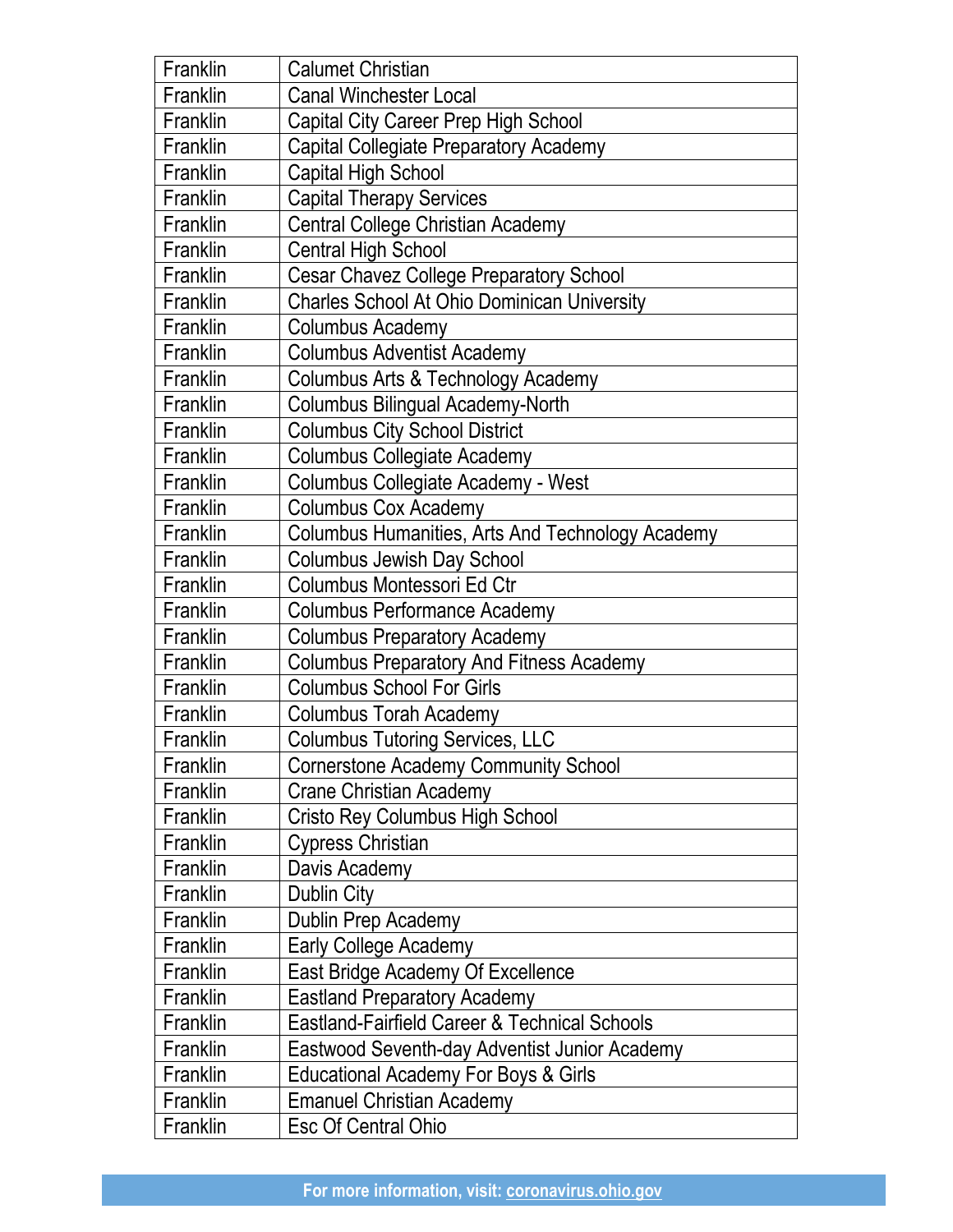| Franklin | <b>Everest High School</b>                      |
|----------|-------------------------------------------------|
| Franklin | <b>Flex High School</b>                         |
| Franklin | Focus Learning Academy Of Northern Columbus     |
| Franklin | Focus Learning Academy Of Southeastern Columbus |
| Franklin | Focus Learning Academy Of Southwest Columbus    |
| Franklin | Focus North High School                         |
| Franklin | Food for Good Thought, Inc.                     |
| Franklin | Franklin County Board of DD                     |
| Franklin | <b>Fugees Academy</b>                           |
| Franklin | Gahanna-Jefferson City                          |
| Franklin | Gloria S Friend Christian Academy               |
| Franklin | Golden Woods Academy                            |
| Franklin | <b>GoodWorks Classical Christian Academy</b>    |
| Franklin | <b>Grace Christian School</b>                   |
| Franklin | <b>Graham Elementary And Middle School</b>      |
| Franklin | <b>Grandview Heights Schools</b>                |
| Franklin | <b>Great River Connections Academy</b>          |
| Franklin | <b>Great Western Academy</b>                    |
| Franklin | Grove City Christian                            |
| Franklin | <b>Groveport Community School</b>               |
| Franklin | <b>Groveport Madison Local</b>                  |
| Franklin | <b>Hamilton Local</b>                           |
| Franklin | <b>Hampsted Academy</b>                         |
| Franklin | Harambee Christian                              |
| Franklin | <b>Haugland Learning Center-Dublin</b>          |
| Franklin | Hawkeye Academy                                 |
| Franklin | <b>Heath Academy</b>                            |
| Franklin | <b>High Street Christian Academy</b>            |
| Franklin | <b>Highland Community Learning Center</b>       |
| Franklin | <b>Hilliard City</b>                            |
| Franklin | <b>Holy Spirit</b>                              |
| Franklin | Hopeless to Hopeful Advocacy, LLC               |
| Franklin | Horizon Science Academy Columbus Middle School  |
| Franklin | Horizon Science Academy Elementary School       |
| Franklin | Horizon Science Academy Primary                 |
| Franklin | <b>Imagine Columbus Primary School</b>          |
| Franklin | <b>Immaculate Conception</b>                    |
| Franklin | <b>INK Preparatory School, The</b>              |
| Franklin | <b>International Acad Of Columbus</b>           |
| Franklin | <b>Ironwood Preparatory School</b>              |
| Franklin | J.R. Epic Academy                               |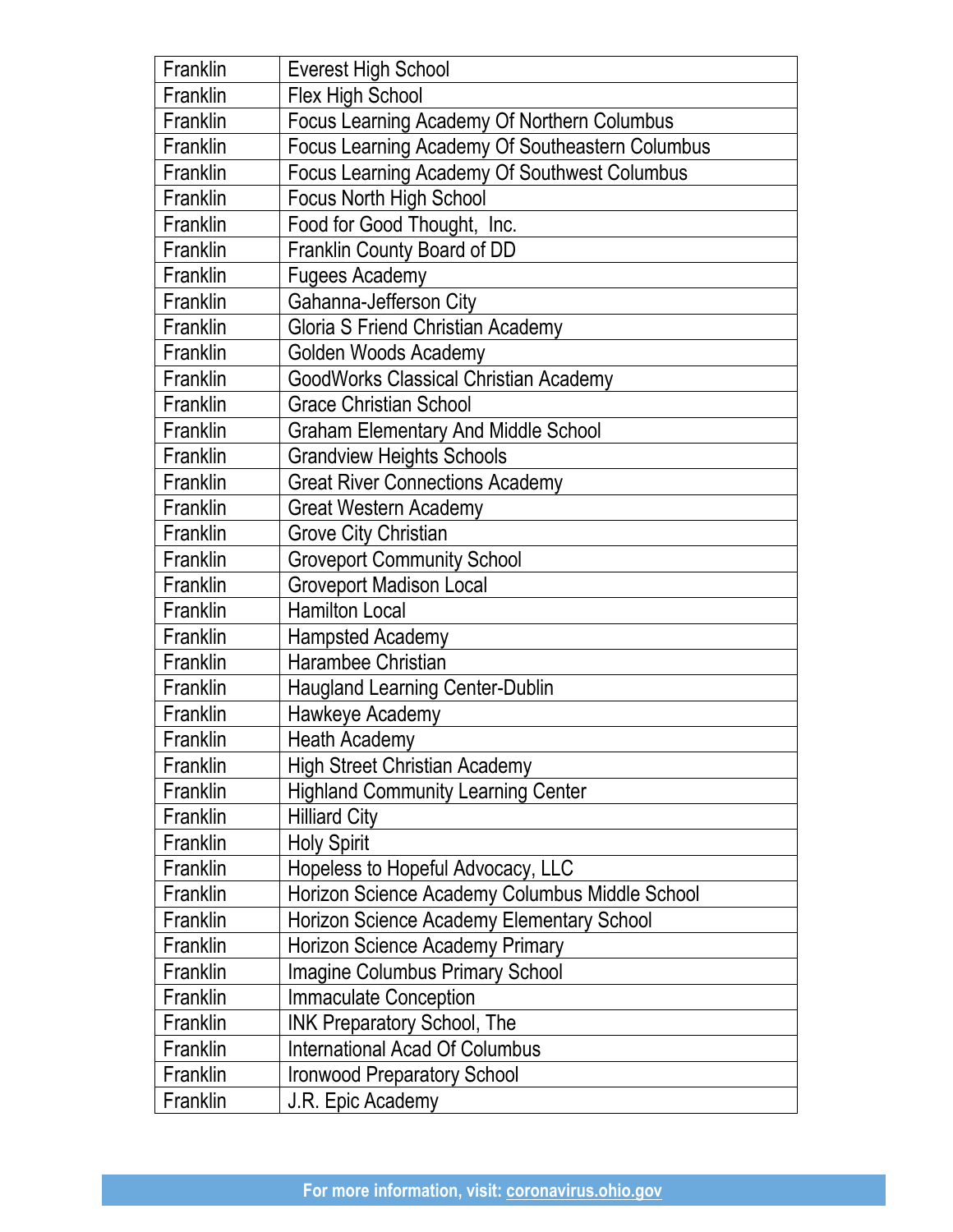| Franklin        | Jami Olsen*                                        |
|-----------------|----------------------------------------------------|
| Franklin        | Janet Hansen, Ph.D., BCBA-D, LLC*                  |
| Franklin        | Jennifer Rigney-Carroll*                           |
| <b>Franklin</b> | <b>Jolly Tots Too!</b>                             |
| Franklin        | Joyland Presch & Kindergarten                      |
| Franklin        | Juniper Lyceum                                     |
| Franklin        | Kari S. Watts, Ph.D., BCBA-D, LLC*                 |
| Franklin        | <b>Kids Care Elementary</b>                        |
| Franklin        | <b>Kipp Columbus</b>                               |
| Franklin        | Liberty Run Elementary                             |
| Franklin        | <b>Light Christian Academy</b>                     |
| Franklin        | <b>Linworth Children's Center</b>                  |
| Franklin        | <b>Madison Christian School</b>                    |
| Franklin        | Magnolia Academy                                   |
| Franklin        | Marburn Academy                                    |
| Franklin        | Mason Run High School                              |
| Franklin        | Metro Early College High School                    |
| Franklin        | Midnimo Cross Cultural Community School            |
| Franklin        | <b>Mighty Oaks Academy</b>                         |
| Franklin        | Missing Piece, LLC                                 |
| Franklin        | Mountain of Faith Christian School                 |
| Franklin        | New Albany-Plain Local                             |
| Franklin        | Noble Academy-Columbus                             |
| Franklin        | North Columbus Preparatory Academy                 |
| Franklin        | North Woods Career Prep High School                |
| Franklin        | Northland Preparatory And Fitness Academy          |
| Franklin        | Northside Christian School                         |
| Franklin        | Nova Academy                                       |
| Franklin        | Oak Bend Academy                                   |
| Franklin        | Oakstone Academy Middle/High School                |
| Franklin        | <b>Oakstone Community School</b>                   |
| Franklin        | <b>Ohio Construction Academy</b>                   |
| Franklin        | Ohio School For The Blind/Ohio School For The Deaf |
| Franklin        | One School Christian Academy                       |
| Franklin        | Osu Child Care Center                              |
| Franklin        | Our Lady Of Bethlehem                              |
| Franklin        | Our Lady Of Peace                                  |
| Franklin        | Our Lady Of Perpetual Help                         |
| Franklin        | <b>Patriot Preparatory Academy</b>                 |
| Franklin        | Performance Academy Eastland                       |

<sup>\*</sup> Jon Peterson Special Needs and/or Autism Scholarship Provider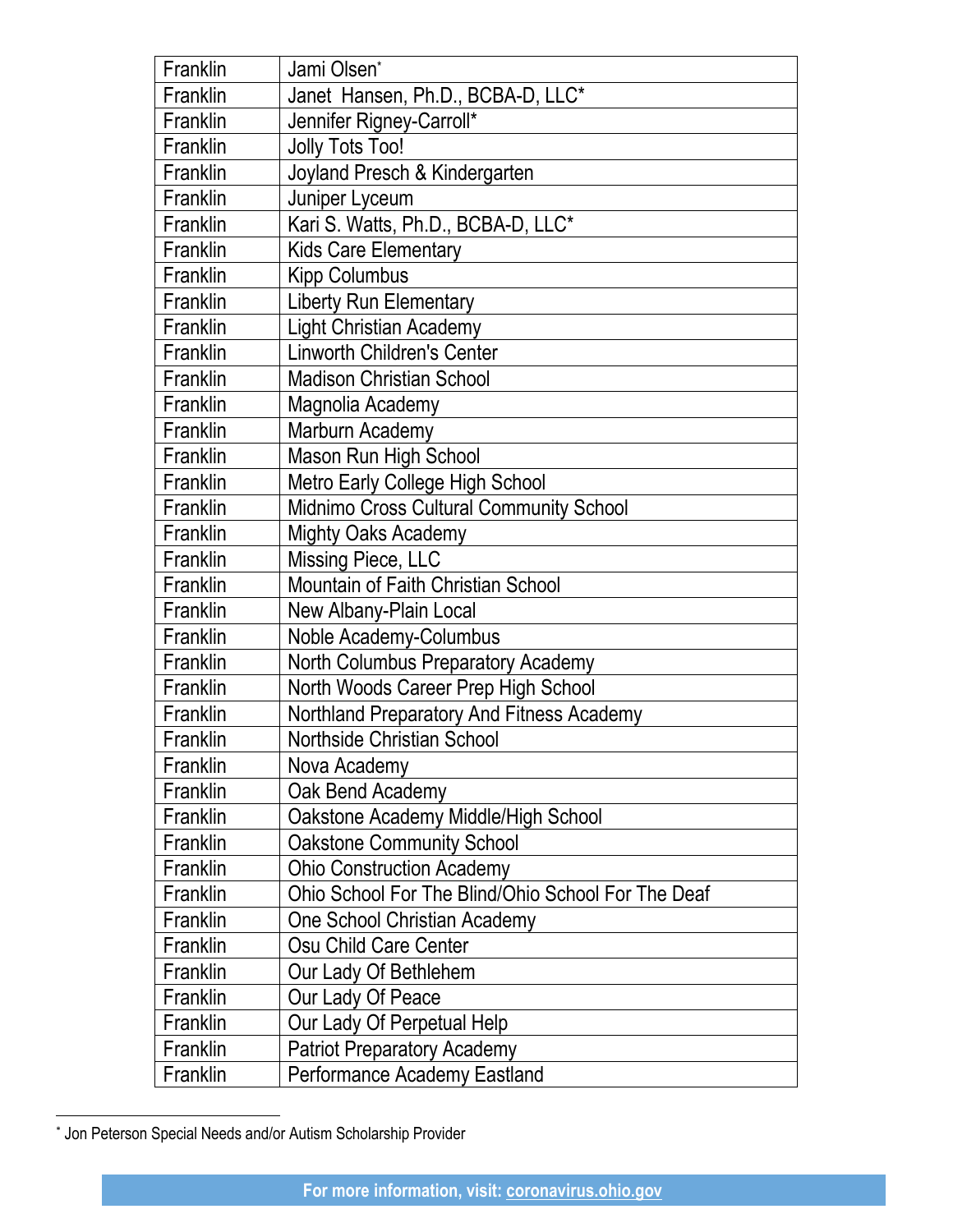| Franklin        | <b>Polishing Copper Arts Academy</b>                  |
|-----------------|-------------------------------------------------------|
| Franklin        | Rankin Academy                                        |
| Franklin        | <b>Reach Educational Services</b>                     |
| Franklin        | Relate & Grow LLC                                     |
| Franklin        | Renaissance Academy                                   |
| Franklin        | <b>Reynoldsburg City</b>                              |
| Franklin        | Road To Success Academy                               |
| Franklin        | Satterbury School for Exceptional Children            |
| Franklin        | <b>Shepherd Christian</b>                             |
| Franklin        | <b>Smoky Row Children's Center</b>                    |
| <b>Franklin</b> | Sonlight Christian Academy                            |
| Franklin        | Sonshine Christian Academy                            |
| Franklin        | South Columbus Preparatory Academy At German Village  |
| Franklin        | South Scioto Academy                                  |
| <b>Franklin</b> | South-Western City                                    |
| Franklin        | <b>Spirit River Christian School</b>                  |
| Franklin        | St Agatha                                             |
| Franklin        | <b>St Andrew</b>                                      |
| Franklin        | <b>St Anthony</b>                                     |
| Franklin        | <b>St Brendan</b>                                     |
| Franklin        | St Brigid Of Kildare                                  |
| Franklin        | <b>St Catharine</b>                                   |
| Franklin        | <b>St Cecilia</b>                                     |
| Franklin        | <b>St Charles Preparatory</b>                         |
| Franklin        | <b>St Francis De Sales</b>                            |
| Franklin        | St James The Less                                     |
| Franklin        | St Joseph Montessori                                  |
| Franklin        | <b>St Mary</b>                                        |
| Franklin        | St Mary Magdalene                                     |
| Franklin        | <b>St Matthew</b>                                     |
| Franklin        | <b>St Matthias</b>                                    |
| Franklin        | <b>St Michael</b>                                     |
| Franklin        | <b>St Paul Lutheran</b>                               |
| Franklin        | St Pius X                                             |
| Franklin        | St Timothy                                            |
| Franklin        | <b>Sullivant Avenue Community School</b>              |
| Franklin        | <b>Summit Academy Community School-Columbus</b>       |
| Franklin        | Summit Academy Middle School - Columbus               |
| Franklin        | <b>Summit Academy Transition High School-Columbus</b> |
| Franklin        | <b>Sunrise Academy</b>                                |
| Franklin        | <b>Sycamore Grove Academy</b>                         |
| Franklin        | The Academy For Urban Scholars                        |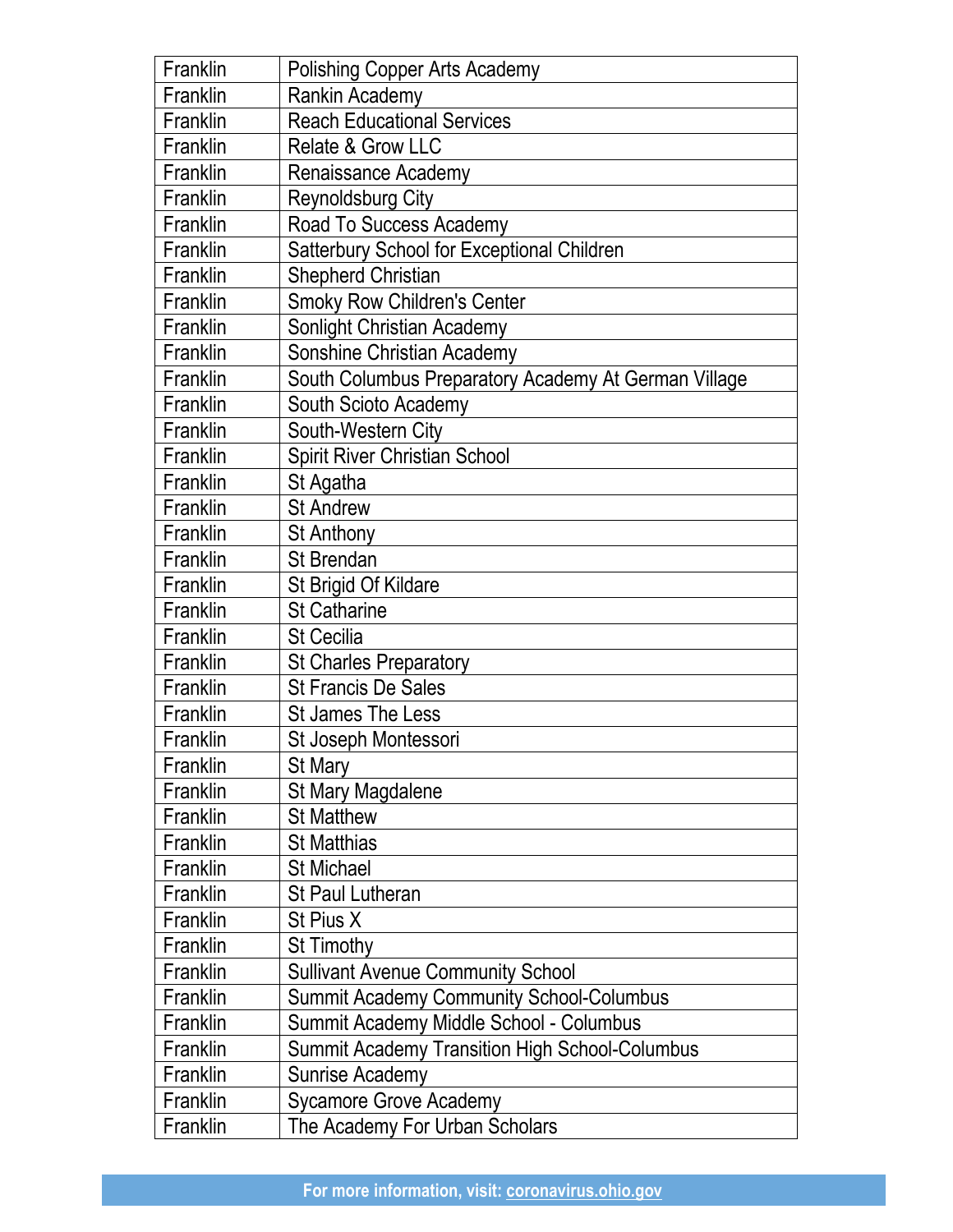| Franklin        | The Aufderheide LIFE Academy                     |
|-----------------|--------------------------------------------------|
| Franklin        | The Expanding Mind Academy                       |
| Franklin        | The Juniper School                               |
| Franklin        | The Learning Spectrum                            |
| Franklin        | The Learning Spectrum, LTD - Canal Winchester    |
| Franklin        | The Sophia School                                |
| Franklin        | The Wellington School                            |
| Franklin        | Tooba Academy                                    |
| Franklin        | <b>Total Education Solutions</b>                 |
| Franklin        | <b>Tree Of Life-Clintonville</b>                 |
| Franklin        | Tree Of Life-Dublin Branch                       |
| Franklin        | Tree Of Life-Northridge Branch                   |
| Franklin        | <b>Trinity</b>                                   |
| Franklin        | <b>United Preparatory Academy</b>                |
| Franklin        | <b>United Preparatory Academy East</b>           |
| Franklin        | <b>Upper Arlington City</b>                      |
| Franklin        | <b>Veritas Academy</b>                           |
| Franklin        | <b>Westerville City</b>                          |
| Franklin        | <b>Westside Academy</b>                          |
| Franklin        | <b>Westwood Preparatory Academy</b>              |
| Franklin        | <b>Whitehall City</b>                            |
| Franklin        | <b>Whitehall Preparatory And Fitness Academy</b> |
| Franklin        | <b>Willow Brook Christian Academy</b>            |
| Franklin        | <b>Worthington Adventist Academy</b>             |
| Franklin        | <b>Worthington Christian School</b>              |
| Franklin        | <b>Worthington City</b>                          |
| Franklin        | <b>Yb Columbus Community School</b>              |
| Franklin        | Zenith Academy                                   |
| Franklin        | Zenith Academy East                              |
| <b>Franklin</b> | Zenith Academy West                              |
| Hamilton        | Cincinnati Public Schools                        |
| Mahoning        | <b>ABA Therapy Solutions</b>                     |
| Mahoning        | Academy For Urban Scholars Youngstown            |
| Mahoning        | <b>ACLD School</b>                               |
| Mahoning        | Akiva Academy                                    |
| Mahoning        | <b>Austintown Local Schools</b>                  |
| Mahoning        | <b>Boardman Local</b>                            |
| Mahoning        | <b>Campbell City</b>                             |
| Mahoning        | <b>Canfield Local</b>                            |
| Mahoning        | <b>Cardinal Mooney</b>                           |
| Mahoning        | <b>Holy Family</b>                               |
| Mahoning        | <b>Islamic Academy of Youngstown</b>             |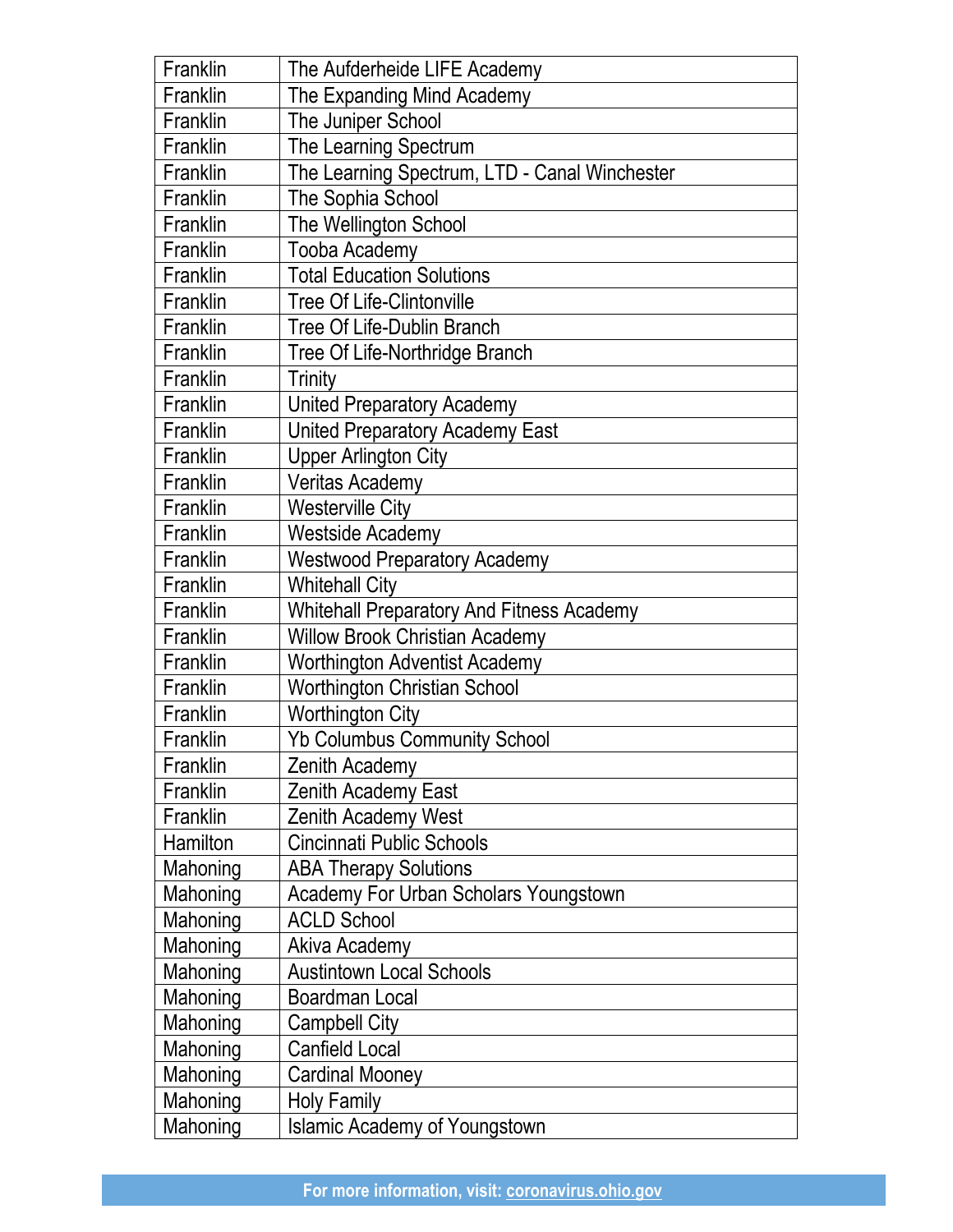| Mahoning | <b>Jackson-Milton Local</b>                  |
|----------|----------------------------------------------|
| Mahoning | Knapp Center for Childhood Development, LLC  |
| Mahoning | Lowellville Local                            |
| Mahoning | Mahoning Co Career & Tech Ctr                |
| Mahoning | <b>Mahoning County Esc</b>                   |
| Mahoning | <b>Mahoning County High School</b>           |
| Mahoning | <b>Mahoning Unlimited Classroom</b>          |
| Mahoning | Morris Fine Arts Academy                     |
| Mahoning | <b>Poland Local</b>                          |
| Mahoning | Potential Development/Autism                 |
| Mahoning | Progressive ABA Therapy Group, LLC           |
| Mahoning | Sebring Local                                |
| Mahoning | Shepherds of All God's Children              |
| Mahoning | South Range Local                            |
| Mahoning | Southside Academy                            |
| Mahoning | Springfield Local                            |
| Mahoning | <b>St Charles</b>                            |
| Mahoning | <b>St Christine</b>                          |
| Mahoning | St Joseph The Provider                       |
| Mahoning | <b>St Nicholas</b>                           |
| Mahoning | <b>Stambaugh Charter Academy</b>             |
| Mahoning | <b>Struthers Bible Baptist Church</b>        |
| Mahoning | <b>Struthers City</b>                        |
| Mahoning | Summit Academy Secondary - Youngstown        |
| Mahoning | Summit Academy-Youngstown                    |
| Mahoning | The Montessori School of the Mahoning Valley |
| Mahoning | Ursuline                                     |
| Mahoning | Ursuline Preschool & Kindergar               |
| Mahoning | <b>Valley Christian School</b>               |
| Mahoning | Valley Stem+Me2 Academy                      |
| Mahoning | <b>West Branch Local</b>                     |
| Mahoning | <b>Western Reserve Local</b>                 |
| Mahoning | Youngstown Academy Of Excellence             |
| Mahoning | <b>Youngstown City</b>                       |
| Mahoning | <b>Youngstown Community School</b>           |
| Medina   | Around the Sun Montessori                    |
| Medina   | <b>Birchwood Christian Academy</b>           |
| Medina   | <b>Black River Local</b>                     |
| Medina   | <b>Brunswick City</b>                        |
| Medina   | <b>Buckeye Local</b>                         |
| Medina   | <b>Cedarview Christian Academy</b>           |
| Medina   | <b>Cloverleaf Local</b>                      |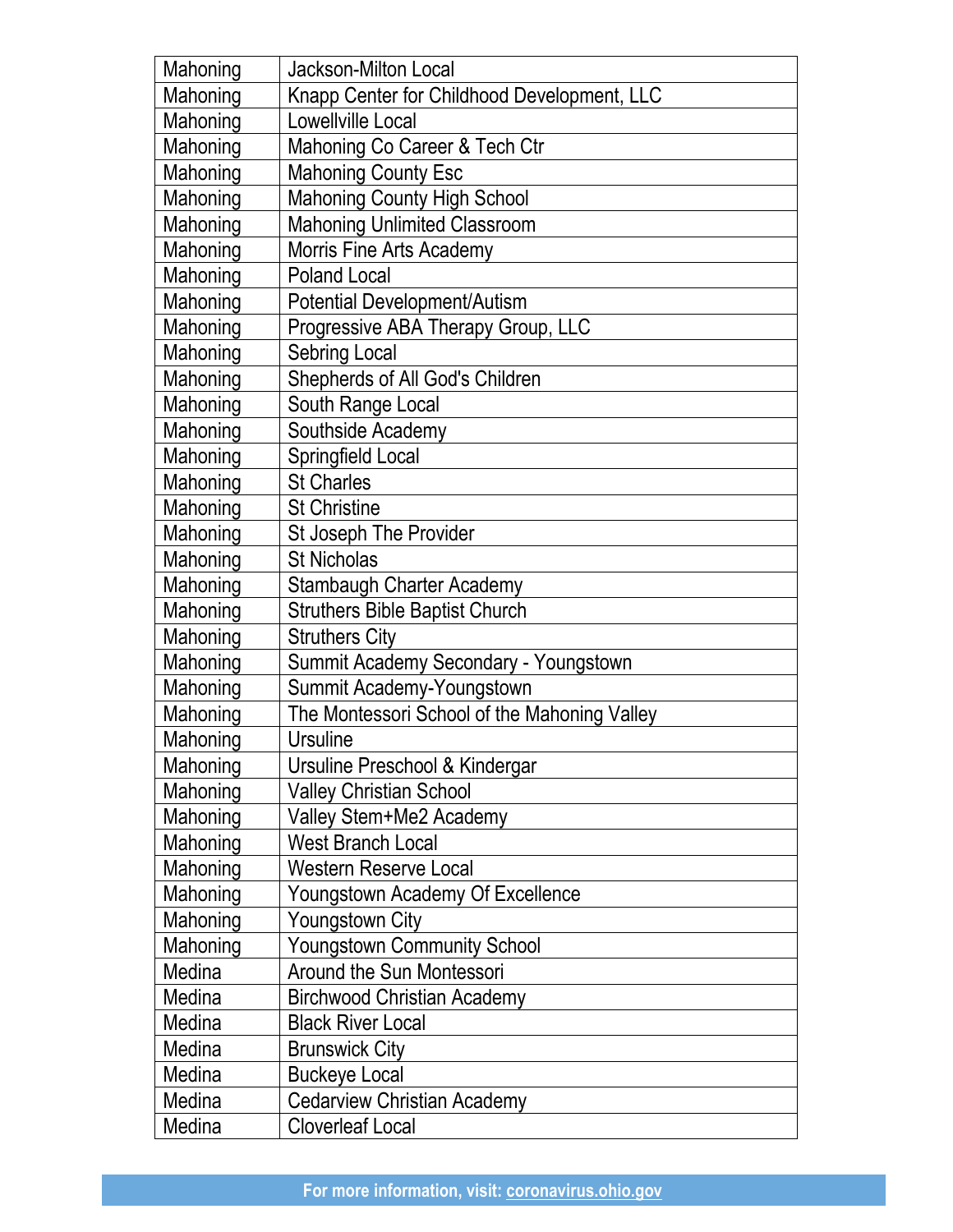| Medina     | Guzman Academy of the Arts and Sciences        |
|------------|------------------------------------------------|
| Medina     | <b>Highland Local</b>                          |
| Medina     | Kingdom Way Academy                            |
| Medina     | Lifelong Love of Learning                      |
| Medina     | <b>Living Arrows Academy</b>                   |
| Medina     | Medina Christian Academy                       |
| Medina     | Medina City Sd                                 |
| Medina     | <b>Medina County Esc</b>                       |
| Medina     | Medina County Joint Vocational School District |
| Medina     | Neptune Learning Academy                       |
| Medina     | Northside Christian Academy                    |
| Medina     | <b>Nurtury</b>                                 |
| Medina     | <b>Sacred Heart Of Jesus</b>                   |
| Medina     | Sacred Heart of Jesus Academy                  |
| Medina     | <b>St Ambrose</b>                              |
| Medina     | <b>St Bellarmine Academy</b>                   |
| Medina     | <b>St Francis Xavier</b>                       |
| Medina     | Swift Homeschool Academy                       |
| Medina     | <b>Thomas Dale Academy</b>                     |
| Medina     | <b>Todia Family School</b>                     |
| Medina     | <b>Wadsworth City</b>                          |
| Medina     | Ziegler Family School of Saint Brigid          |
| Montgomery | AJP Academy                                    |
| Montgomery | Alexandria Montessori                          |
| Montgomery | Allen-James Academy                            |
| Montgomery | <b>Applied Behavioral Services Dayton</b>      |
| Montgomery | <b>Archbishop Alter</b>                        |
| Montgomery | Ascension                                      |
| Montgomery | <b>Bishop Leibold E And W Campus</b>           |
| Montgomery | <b>Brookville Local</b>                        |
| Montgomery | Carroll                                        |
| Montgomery | <b>Centerville City</b>                        |
| Montgomery | Chaminade-Julienne                             |
| Montgomery | <b>City Day Community School</b>               |
| Montgomery | <b>Creative World of Montessori</b>            |
| Montgomery | Creative World of Montessori-Wilmington Pike   |
| Montgomery | Dayton Business Technology High School         |
| Montgomery | Dayton City                                    |
| Montgomery | Dayton Early College Academy, Inc.             |
| Montgomery | Dayton Leadership Academies-Dayton View Campus |
| Montgomery | Dayton Montessori Society                      |
| Montgomery | Dayton Regional Stem School                    |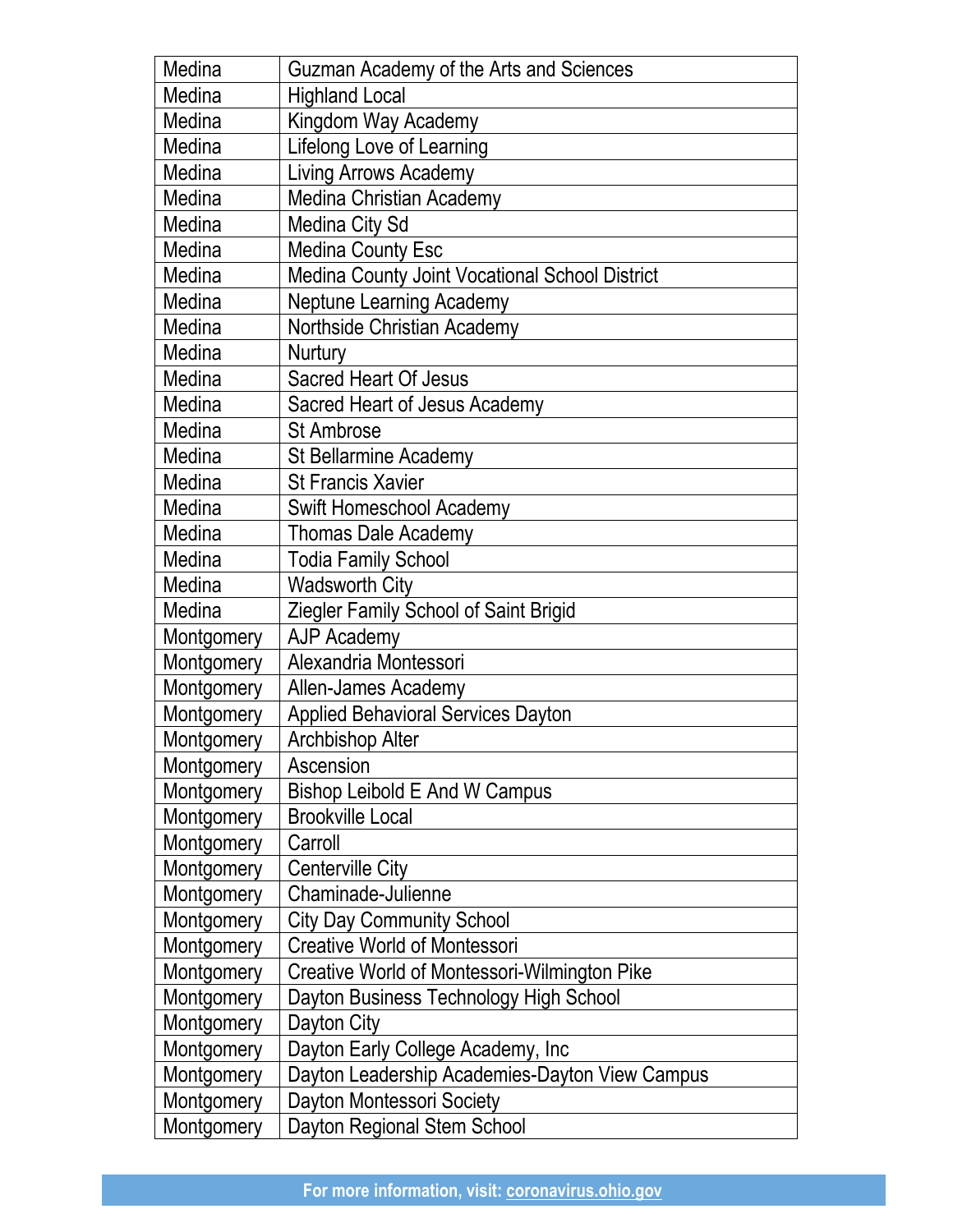| Montgomery | Dayton Smart Elementary School             |
|------------|--------------------------------------------|
| Montgomery | Deca Prep                                  |
| Montgomery | Dominion Academy of Dayton                 |
| Montgomery | East Dayton Christian                      |
| Montgomery | <b>Emerson Academy</b>                     |
| Montgomery | <b>Forest Ridge Academy</b>                |
| Montgomery | Gem City Career Prep High School           |
| Montgomery | <b>Germantown Christian Schools</b>        |
| Montgomery | <b>GET S.E.T. LLC</b>                      |
| Montgomery | Hillel Academy Of Dayton                   |
| Montgomery | <b>Holy Angels</b>                         |
| Montgomery | Horizon Science Academy Dayton Downtown    |
| Montgomery | Horizon Science Academy Dayton High School |
| Montgomery | Horizon Science Academy-Dayton             |
| Montgomery | <b>Huber Heights Christian Academy</b>     |
| Montgomery | <b>Huber Heights City</b>                  |
| Montgomery | <b>Hughes Academy</b>                      |
| Montgomery | <b>Immaculate Conception</b>               |
| Montgomery | Incarnation                                |
| Montgomery | Key Behavior Services, LLC                 |
| Montgomery | <b>Klepinger Community School</b>          |
| Montgomery | Liberty High School                        |
| Montgomery | <b>Mad River Local</b>                     |
| Montgomery | Meadowcrest Academy                        |
| Montgomery | Miami Valley Academies                     |
| Montgomery | Miami Valley Career Tech                   |
| Montgomery | Miamisburg City                            |
| Montgomery | Montessori Center of South Dayton          |
| Montgomery | <b>Montgomery County Esc</b>               |
| Montgomery | <b>Montgomery Preparatory Academy</b>      |
| Montgomery | Mother Maria Anna Brunner Catholic         |
| Montgomery | New Lebanon Local School District          |
| Montgomery | North Dayton School Of Science & Discovery |
| Montgomery | Northmont City                             |
| Montgomery | Northridge Local                           |
| Montgomery | Oakwood City                               |
| Montgomery | Our Lady Of Rosary                         |
| Montgomery | Pathway School Of Discovery                |
| Montgomery | <b>Richard Allen Preparatory</b>           |
| Montgomery | Salem Christian Academy, LLC               |
| Montgomery | <b>Spring Valley Academy</b>               |
| Montgomery | <b>St Albert The Great</b>                 |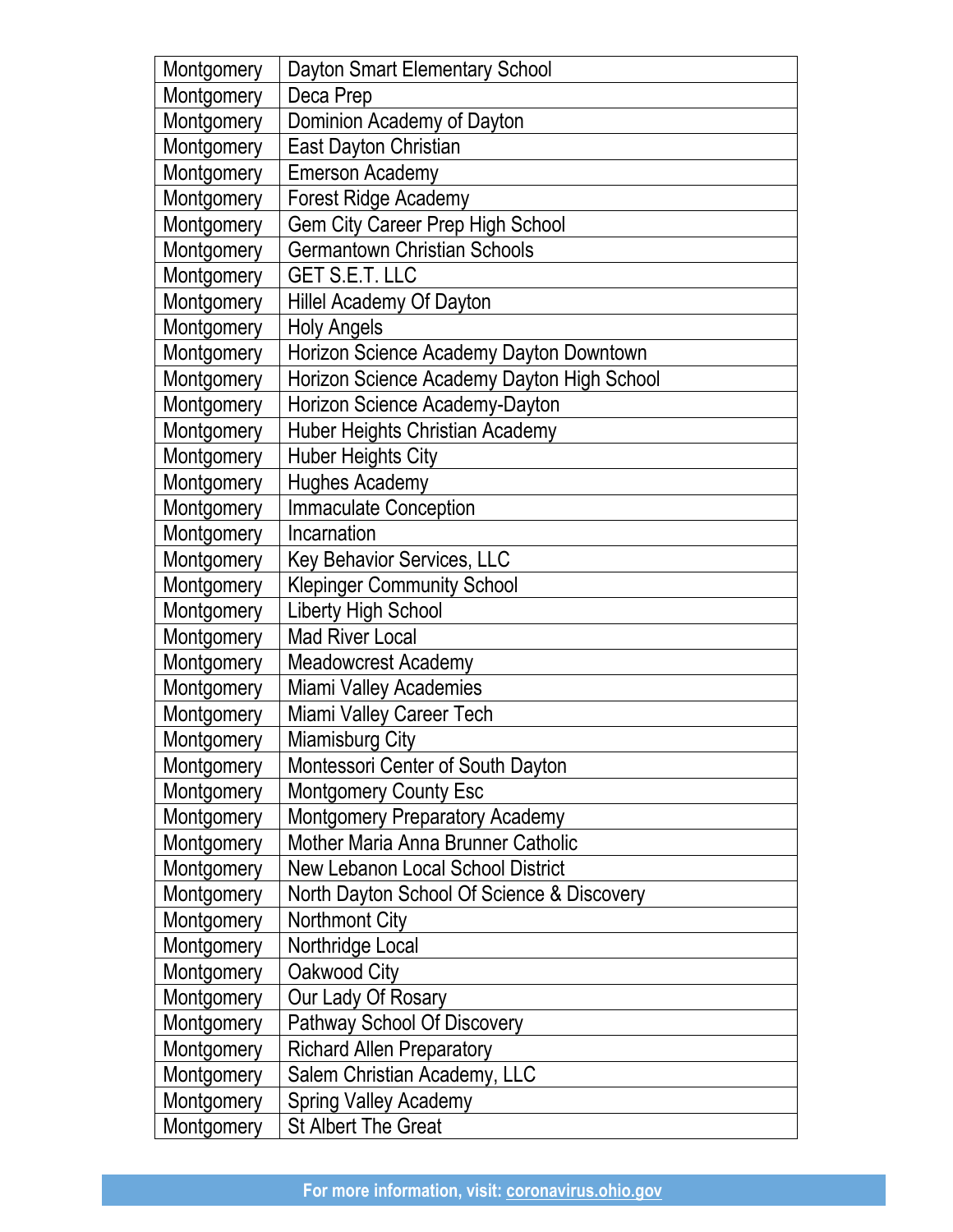| Montgomery | <b>St Anthony</b>                                 |
|------------|---------------------------------------------------|
| Montgomery | <b>St Charles Borromeo</b>                        |
| Montgomery | <b>St Christopher</b>                             |
| Montgomery | St Helen                                          |
| Montgomery | <b>St Peter</b>                                   |
| Montgomery | St. Benedict the Moor Catholic School             |
| Montgomery | Summit Academy Community School - Dayton          |
| Montgomery | Summit Academy Transition High School Dayton      |
| Montgomery | <b>Temple Christian School</b>                    |
| Montgomery | The Goddard School of Centerville                 |
| Montgomery | The Miami Valley School                           |
| Montgomery | <b>Trotwood Preparatory &amp; Fitness Academy</b> |
| Montgomery | <b>Trotwood-Madison City</b>                      |
| Montgomery | <b>Unlocking Potential Academy</b>                |
| Montgomery | <b>Urban Early College Network</b>                |
| Montgomery | <b>Valley View Local</b>                          |
| Montgomery | Vandalia-Butler City                              |
| Montgomery | <b>West Carrollton City</b>                       |
| Summit     | A World of Learning Academy                       |
| Summit     | Academy of the Immaculate Heart of Mary           |
| Summit     | Agnus Dei Academy                                 |
| Summit     | <b>Akron City</b>                                 |
| Summit     | Akron First Academy and Preschool                 |
| Summit     | <b>Akron Preparatory School</b>                   |
| Summit     | <b>Akros Middle School</b>                        |
| Summit     | <b>Alternative Education Academy</b>              |
| Summit     | <b>ARC</b>                                        |
| Summit     | Archbishop Hoban                                  |
| Summit     | <b>Barberton City</b>                             |
| Summit     | Beacon Hill Academy                               |
| Summit     | <b>Brittany Christian Academy</b>                 |
| Summit     | Cascade Career Prep High School                   |
| Summit     | <b>Chapel Hill Christian Green Campus</b>         |
| Summit     | <b>Chapel Hill Christian North</b>                |
| Summit     | Copley-Fairlawn City                              |
| Summit     | <b>Cornerstone Community</b>                      |
| Summit     | <b>Coventry Local</b>                             |
| Summit     | Cuyahoga Falls City                               |
| Summit     | Cuyahoga Valley Christian Acad                    |
| Summit     | Eagle Elementary Of Akron                         |
| Summit     | Edge Academy, The                                 |
| Summit     | <b>Emmanuel Christian Academy</b>                 |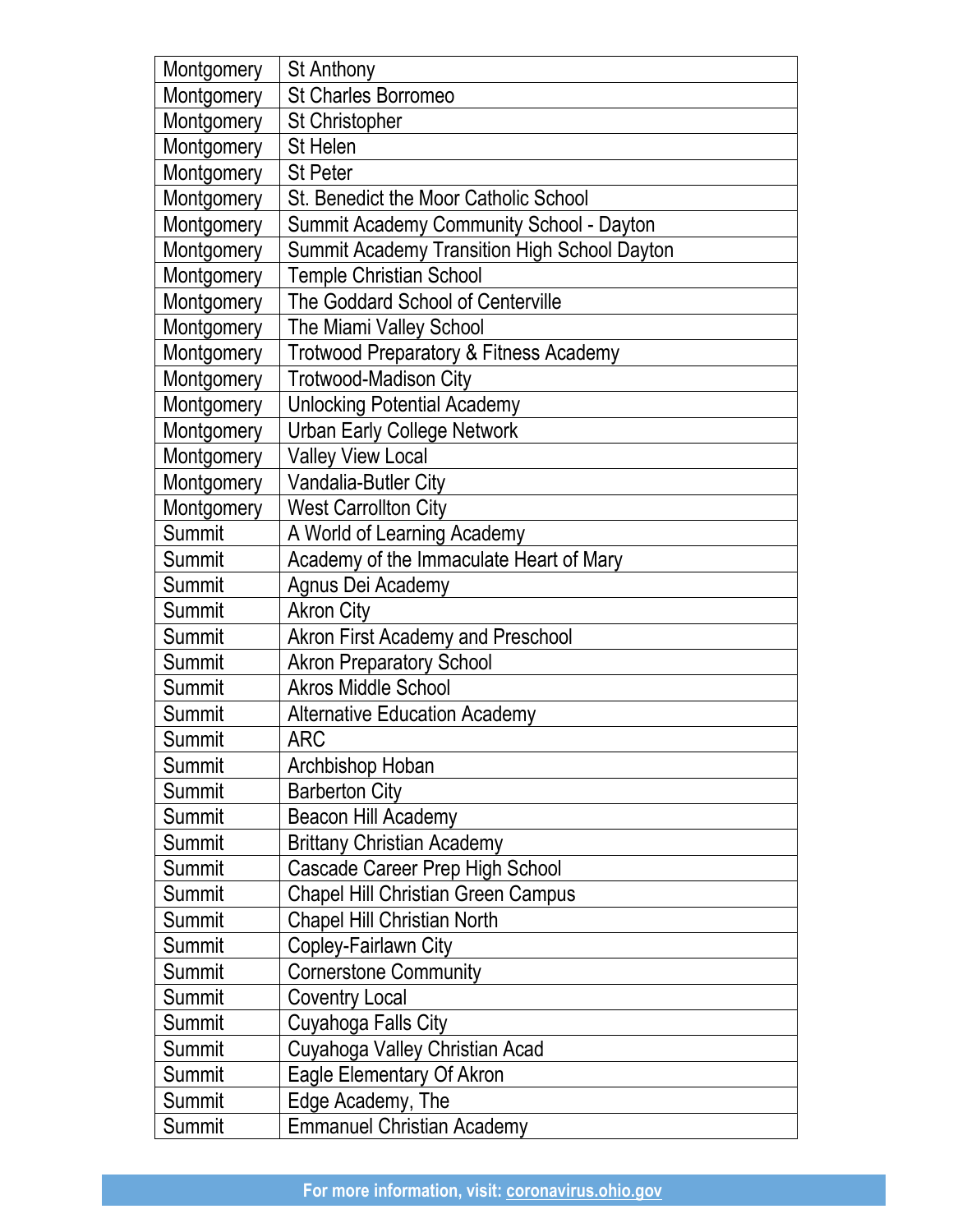| Summit        | <b>Greater Summit County Early Learning Center</b>   |
|---------------|------------------------------------------------------|
| Summit        | <b>Green Local</b>                                   |
| Summit        | <b>Heiser Academy</b>                                |
| Summit        | <b>Heritage Classical Academy</b>                    |
| Summit        | <b>Holy Family</b>                                   |
| Summit        | <b>Hudson City</b>                                   |
| Summit        | <b>Hudson Montessori</b>                             |
| Summit        | Imagine Akron Academy                                |
| Summit        | Imagine Leadership Academy                           |
| Summit        | Immaculate Heart Of Mary                             |
| Summit        | Julie Billiart School of St Sebastian Parish         |
| Summit        | <b>Kids Country School</b>                           |
| <b>Summit</b> | Kids Country-Green Campus                            |
| Summit        | KidsLink Neurobehavioral Center                      |
| Summit        | <b>Kingslely Family School</b>                       |
| Summit        | Lawrence School-Upper School Campus                  |
| Summit        | <b>Liberty Academy</b>                               |
| <b>Summit</b> | <b>Liberty School</b>                                |
| Summit        | Lord's Light School, The                             |
| Summit        | Lux Mundi Academy                                    |
| Summit        | <b>Main Preparatory Academy</b>                      |
| Summit        | Manchester Local                                     |
| Summit        | Mayfair Christian School                             |
| Summit        | Middlebury Academy                                   |
| Summit        | Mogadore Local                                       |
| Summit        | Nordonia Hills City                                  |
| Summit        | Norton City                                          |
| Summit        | Old Trail                                            |
| Summit        | Our Lady Of The Elms                                 |
| Summit        | Out of the Box Behavioral Solutions LLC              |
| Summit        | <b>Oxley Academy</b>                                 |
| Summit        | Parkview Academy                                     |
| Summit        | <b>Pinson Palace</b>                                 |
| Summit        | Portage Lakes                                        |
| Summit        | Redeemer Lutheran                                    |
| Summit        | Revere Local                                         |
| Summit        | Roosevelt School of Art and Science                  |
| Summit        | S.U.P.E.R. Learning Center's Faith Christian Academy |
| Summit        | Saint Peregrine Academy                              |
| Summit        | Sapientia Academy                                    |
| Summit        | <b>Schnee Learning Center</b>                        |
| Summit        | <b>Seton Catholic</b>                                |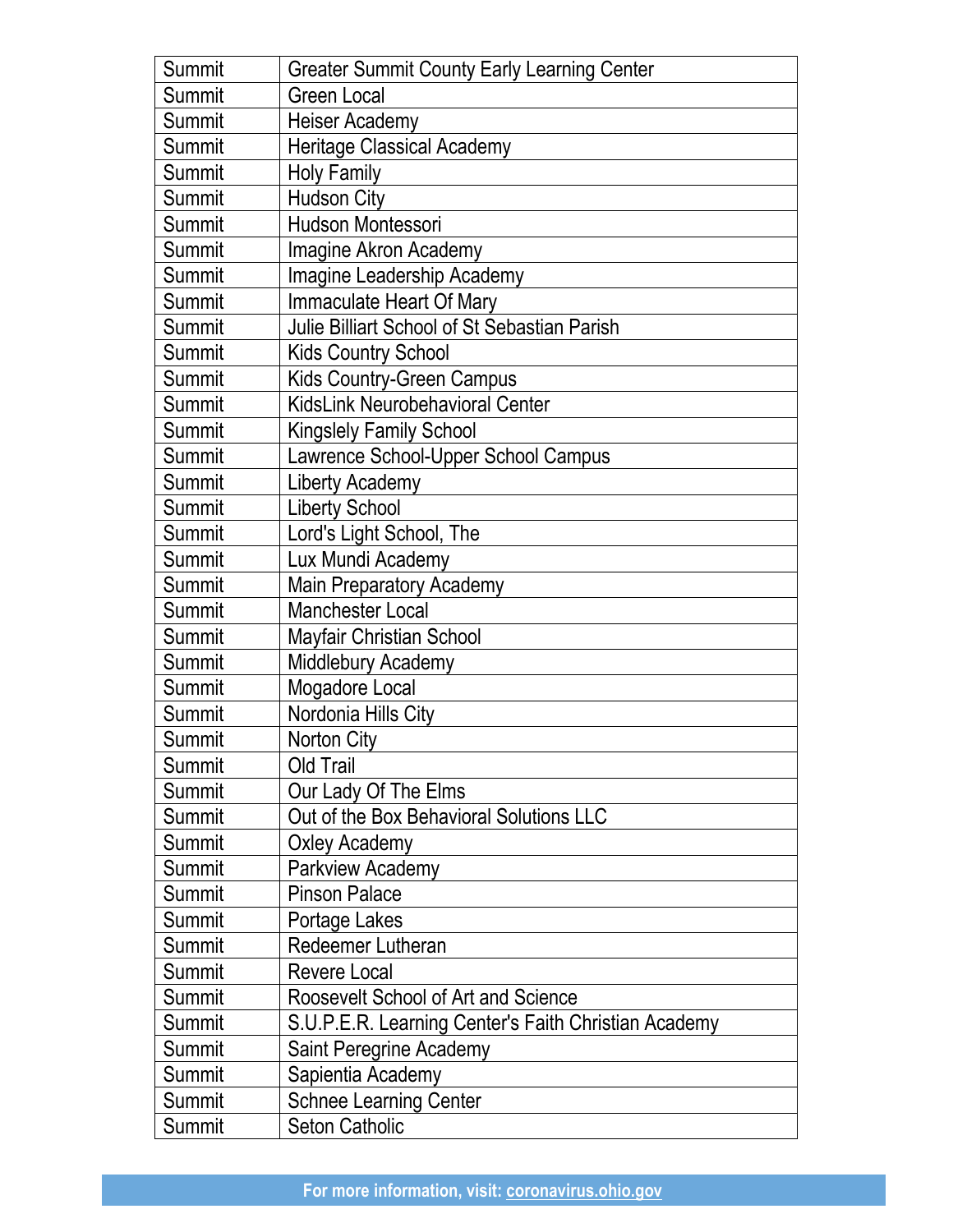| Summit        | Smithsonia Christian School                   |
|---------------|-----------------------------------------------|
| Summit        | <b>Solutions Behavioral Consulting</b>        |
| Summit        | <b>Spring Garden</b>                          |
| Summit        | Springfield Local                             |
| Summit        | St Anthony Of Padua                           |
| Summit        | <b>St Augustine</b>                           |
| Summit        | <b>St Barnabas</b>                            |
| Summit        | <b>St Francis De Sales</b>                    |
| Summit        | <b>St Hilary</b>                              |
| Summit        | St Joseph                                     |
| Summit        | <b>St Mary Elementary</b>                     |
| Summit        | <b>St Sebastian</b>                           |
| Summit        | <b>St Vincent De Paul</b>                     |
| Summit        | <b>St Vincent St Mary</b>                     |
| Summit        | <b>Steel Academy</b>                          |
| Summit        | <b>Stow-Munroe Falls City School District</b> |
| Summit        | Summit Academy Akron Elementary School        |
| <b>Summit</b> | Summit Academy Akron Middle School            |
| Summit        | Summit Academy Secondary - Akron              |
| Summit        | <b>Summit Christian School</b>                |
| Summit        | <b>Summit County Esc</b>                      |
| Summit        | <b>Tallmadge City</b>                         |
| Summit        | <b>TES School</b>                             |
| Summit        | The Groovy Garfoose, LLC                      |
| Summit        | The Lippman School                            |
| Summit        | <b>Total Education Solutions</b>              |
| Summit        | <b>Towpath Trail High School</b>              |
| Summit        | Twinsburg City                                |
| Summit        | Unified Solutions Behavioral Support, LLC     |
| Summit        | <b>Veritas et Erudition Academy</b>           |
| Summit        | <b>Walsh Jesuit</b>                           |
| Summit        | <b>Western Reserve Academy</b>                |
| Summit        | Woodridge Local                               |

*Created/updated Jan. 26, 2021.*

For additional information, visit [coronavirus.ohio.gov.](http://coronavirus.ohio.gov/)

For answers to your COVID-19 questions, call 1-833-4-ASK-ODH (1-833-427-5634).

**Your mental health is just as important as your physical health. If you or a loved one are experiencing anxiety**